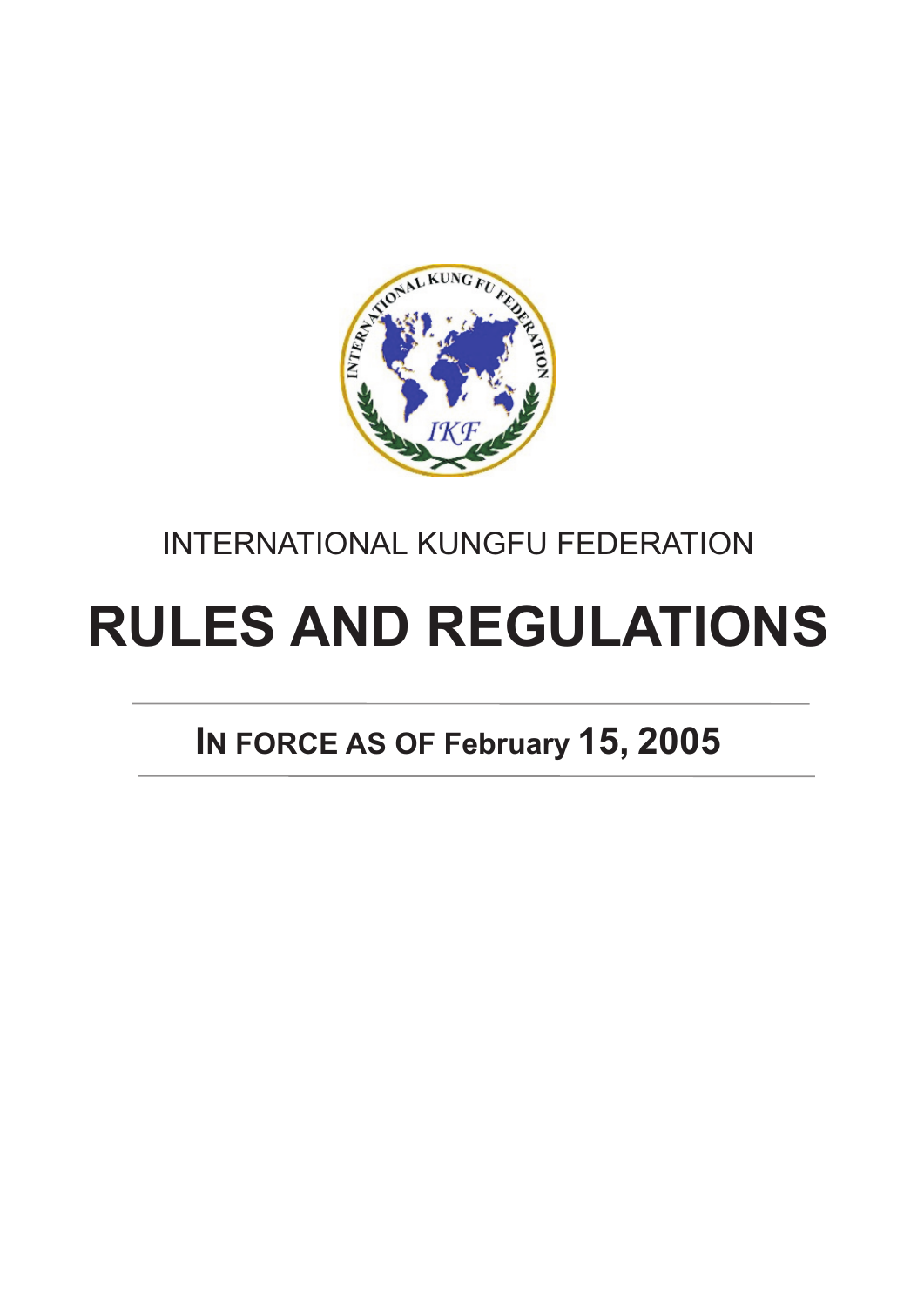## Rules and Regulations: Table of Contents

| Article 1  | <b>Objects and Name</b>                            | 3  |
|------------|----------------------------------------------------|----|
| Article 2  | Operations                                         | 3  |
| Article 3  | Headquarters and Official Language                 | 5  |
| Article 4  | Organization and Membership                        | 5  |
| Article 5  | <b>Continental Federation</b>                      | 7  |
| Article 6  | <b>Membership Fee</b>                              | 8  |
| Article 7  | <b>Finances</b>                                    | 8  |
| Article 8  | <b>General Assembly</b>                            | 9  |
| Article 9  | <b>Extraordinary General Assembly</b>              | 10 |
| Article 10 | <b>IKF Board</b>                                   | 10 |
| Article 11 | <b>Officials</b>                                   | 11 |
| Article 12 | President                                          | 12 |
| Article 13 | <b>Vice Presidents</b>                             | 12 |
| Article 14 | <b>Secretary General</b>                           | 13 |
| Article 15 | <b>IKF Board Members, Treasurer, and Auditors</b>  | 13 |
| Article 16 | <b>IKF Advisors</b>                                | 14 |
| Article 17 | <b>IKF Committees</b>                              | 14 |
| Article 18 | <b>Amendment to IKF Rules</b>                      | 16 |
| Article 19 | <b>President's Emergency Measures</b>              | 16 |
| Article 20 | Formulation, Amendment and Repeal of the IKF Rules | 16 |
| Article 21 | Property Rights of the IKF                         | 16 |
| Article 22 | Sanction                                           | 17 |
| Article 23 | <b>IKF Secretariat</b>                             | 18 |
| Article 24 | <b>Honorary Members</b>                            | 19 |
| Article 25 | Anti-Doping                                        | 19 |
| Article 26 | Recognized Jurisdiction                            | 19 |
| Article 27 | <b>Dissolution</b>                                 | 19 |

**Enacted: February 15, 2005 Amended: December 21, 2007 Amended: June 10, 2010**

*Amendments to the IKF Rules are in force as of June 10, 2010.*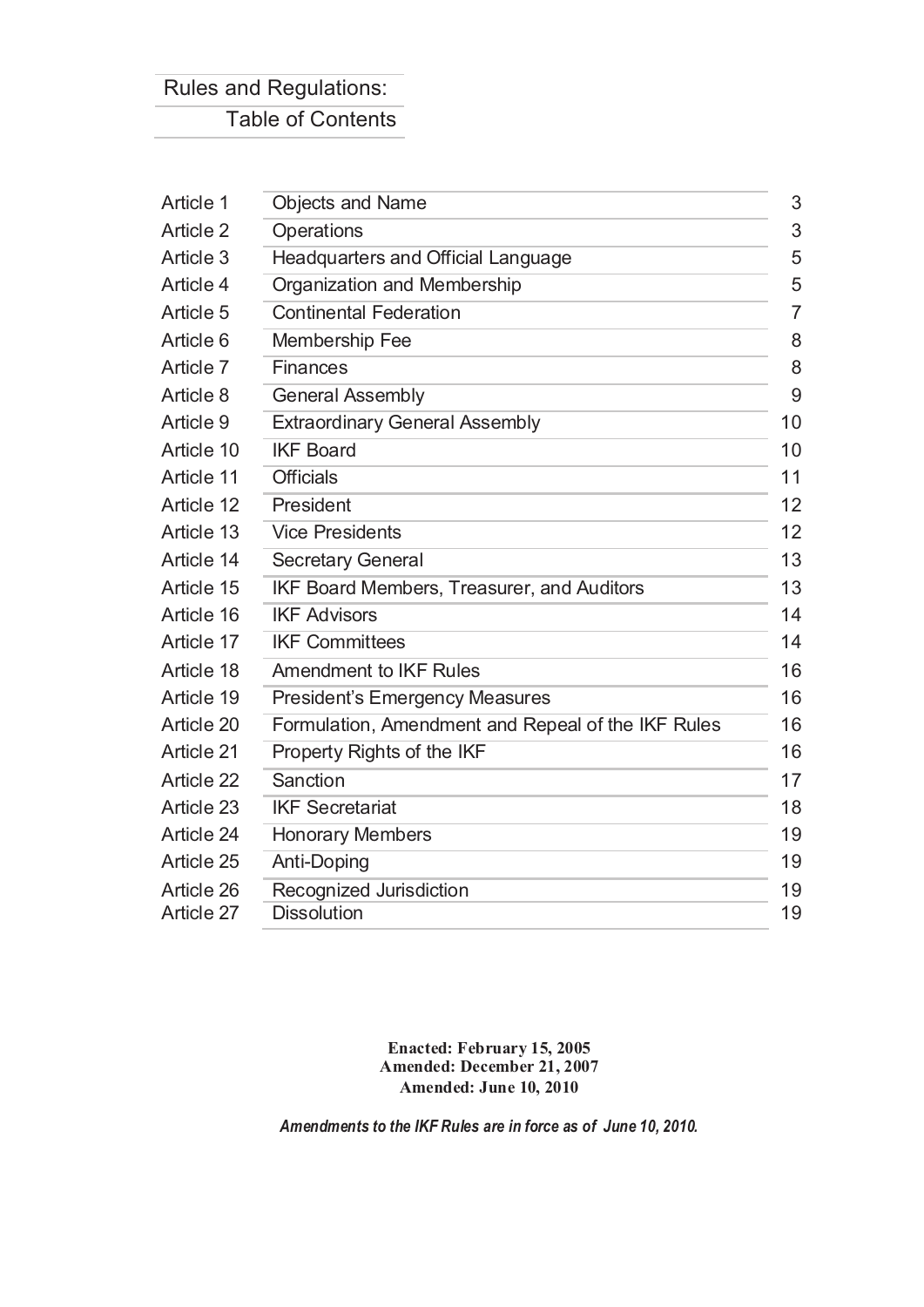## Article 1:

#### Objects and Name

1. The purpose of organizing an international governing body for kungfu is to standardize and propagate worldwide the sport along with its traditional kungfu tenets and spirit.

2. The International Kungfu Federation, hereinafter known in its abbreviated form as "IKF," is an international not-for-profit and non-governmental organization. Founded in 2003, IKF is the sole governing authority of the national kungfu organizations in the world.

3. IKF promotes and develops kungfu worldwide as a unique team with unique rules and seeks to join the Olympic Games.

4. IKF observes the general and fundamental principles of the Olympic Charter and seeks to propagate the Olympic Movement through the sport of kungfu. In accordance with the Olympic Charter and IKF Rules, IKF maintains its independence and autonomy in the administration of the sport of kungfu in its member nations and continental federations. All member National Associations and international organizations shall be equal before IKF Rules, and shall be free from any form of prejudices on grounds of race, gender, politics, religion, or otherwise.

5. IKF shall observe the Olympic Movement Anti-Doping Code ("OMADC") as prescribed by the IOC and other anti-doping codes relevant in preserving the intrinsic value of the spirit of sport.

6. IKF shall promote the Kungfu sport including related styles, at all levels, as a means to contribute to the positive development of society.

7. IKF shall consult with and integrate, if necessary, the best practices and models of the IOC and other International Federations ("IFs") of the Olympic Movement, and other Organizations with regard to the administration of the sport of kungfu.

8. The Rules and Regulations of IKF, hereinafter known as the "IKF Rules," is the fundamental and universal document upon which the administration of the sport of kungfu is based.

Article 2:

**Operations** 

1. To attain the objects of Article 1, IKF shall promote and/or sanction the following activities: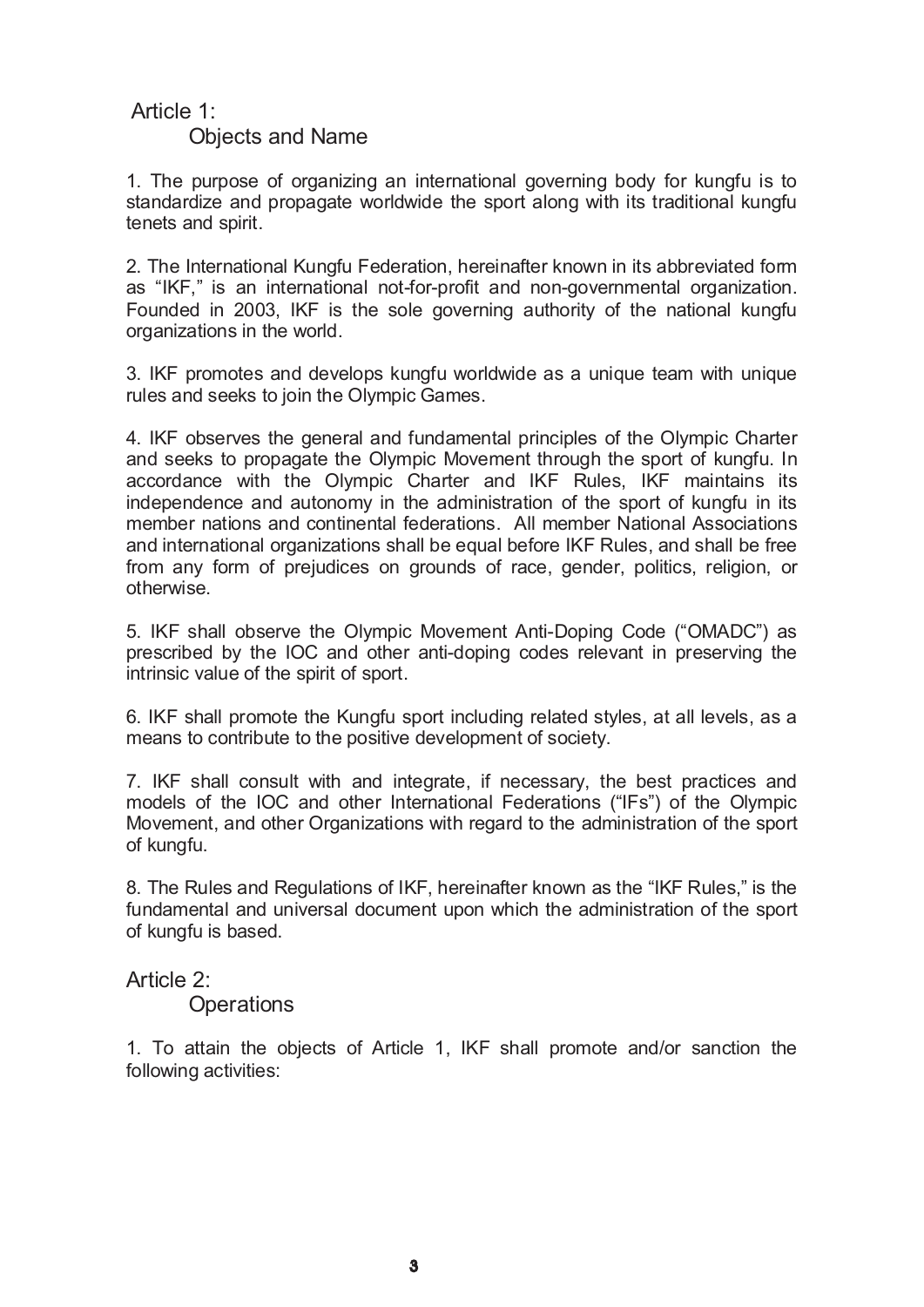- A. World Kungfu Championships
- B. World University Kungfu Championships
- C. Various international competitions
- D. International Referee Seminar and Refresher Course
- E. International Coach Training Course
- F. Concerted effort to continuously incorporate kungfu into the Olympic Games
- G. Publication of necessary kungfu-related material
- H. Other operations necessary to attain the objects of Article 1
- 2. The Operations shall be conducted as follows:
	- A. IKF World and Continental Championships shall be held under the auspices of IKF and organized by the host member organizations.
	- B. The Continental Kungfu Championships shall be held with the approval and supervision of IKF, and shall be organized by the host member organization selected at the General Assembly of each continental federation.
	- C. Other international championships, such as invitational or goodwill, may be held by any of the member nations, provided that these championships do not include the term "World" or the names of the continents of IKF.
	- D. The results of the championships shall be reported to IKF within one (1) month of the conclusion of the championships, along with all related documents and media materials.
	- E. All championships promoted or sanctioned by IKF shall observe the Competition Rules of the IKF, hereinafter known as the "IKF Competition Rules."
	- F. The International Referee Seminar, the International Referee Refresher Course and the International Coach Training Course shall be conducted by IKF only. Apart from member National Federations of the IKF, no other organization shall be authorized to organize, execute, or issue certificates therein for the referee seminars, refresher courses and coach training courses. IKF World Championships, Continental Kungfu Championships and other international championships promoted and/or sanctioned by IKF shall be officiated only by the International Referees approved by the IKF.
	- G. The President shall grant the qualification of "International Referee" to those who have successfully completed the International Referee Seminar and who have passed all the prerequisite tests and criteria deemed necessary by the IKF.
	- H. The President shall grant the qualification of 'International Coach" to those who have successfully completed the International Coach Training Course and who have passed all the prerequisite tests and criteria deemed necessary by IKF.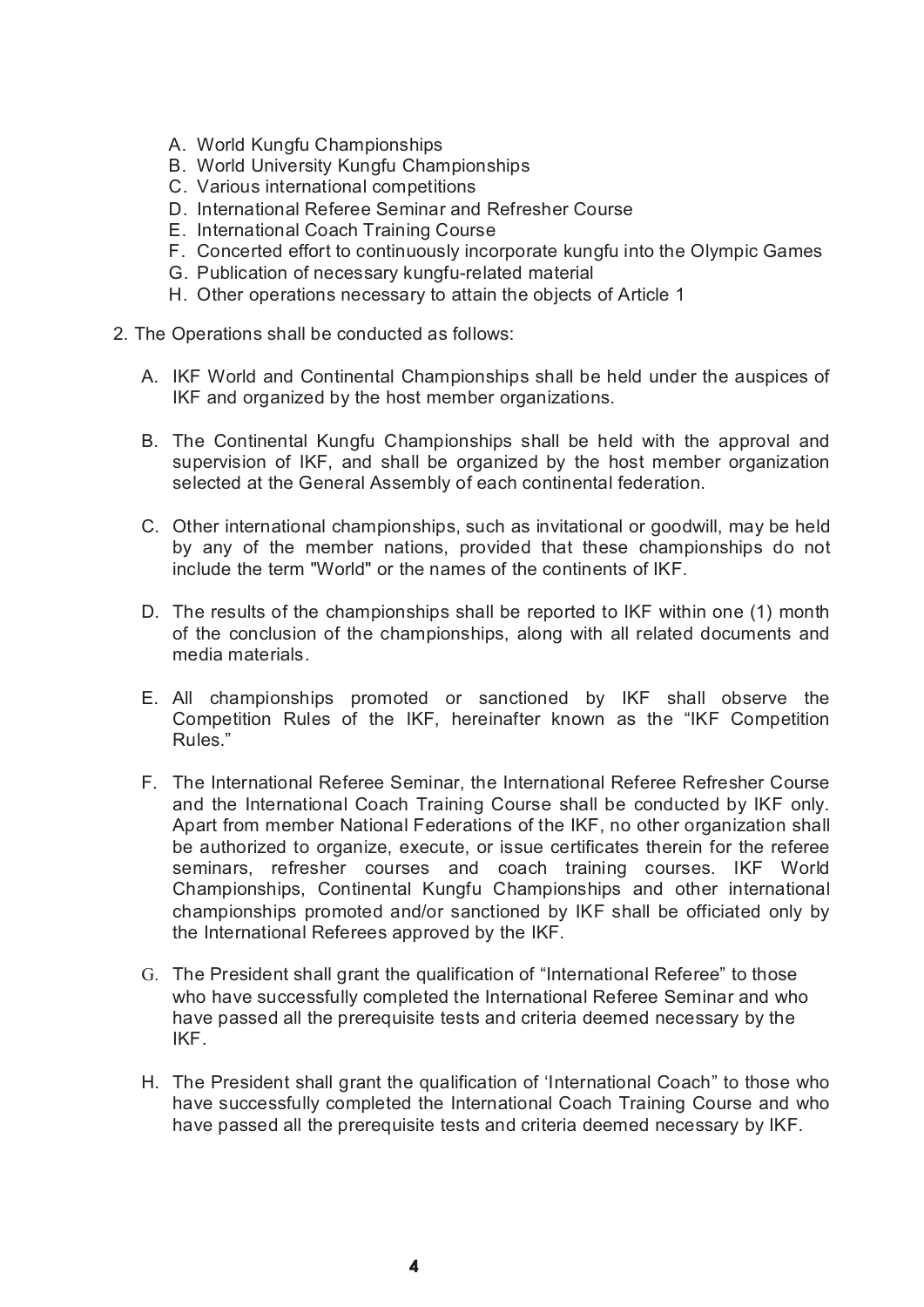- H. IKF and its Member shall reject all forms and means of discrimination against individuals, groups of people, organizations or countries of ethnic origin, gender, language, religion or politics.
- I. IKF shall support a fair representation of women in Kungfu activities and in the management of the sport.

3. The rules for organizing the championships and regulations for the International Referee and International Coach shall be enacted by IKF Board.

Article 3:

#### Headquarters and Official Language

1. The headquarters of IKF shall be located in the country deemed necessary by the President.

2. The official language of IKF shall be English.

3. The English language is the official language for the minutes, correspondence and announcements of IKF. Members are responsible for translation of the aforesaid into the language of their country.

4. IKF Rules and IKF Competition Rules shall be published in the English language.

5. In case of disagreement over interpretation or translation of IKF Rules, IKF Competition Rules, or any other rules enacted to govern the daily operations of the sport of kungfu and the IKF, the language in which the document was originally written shall prevail as follows:

- A. Original version of IKF Rules: English
- B. Original version of IKF Competition Rules: English

6. English shall be the official language at the all IKF Meetings.

7. Any member National Association shall have the right to speak or write in its mother tongue, but the contents shall be translated into the official language, and any other languages deemed necessary.

Article 4:

Organization and Membership

- 1. IKF shall constitute the following organs:
	- A. General Assembly, which is the supreme and legislative body;
	- B. IKF Board, which is the executive body;
	- C. President, who shall lead the IKF;
	- D. Secretariat, which is the administrative body

2. IKF membership shall be available to any Kungfu sport organization which groups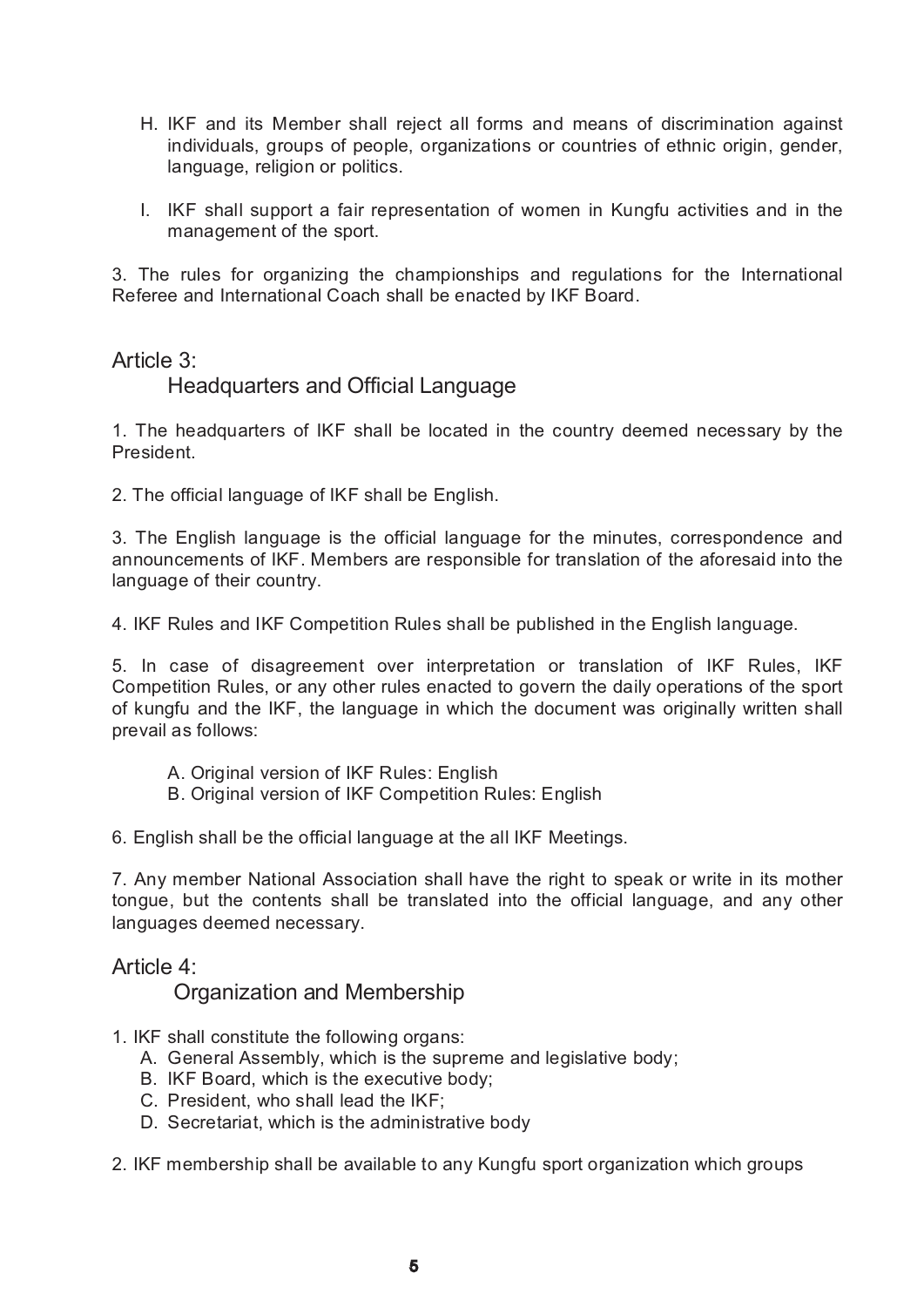together the majority of the State National Federations (or organizations) throughout its nation and practices its sport and holds regular national competitions. If in any country there is more than one such Federation or Association IKF will have to accept the one officially recognized by the National Olympic Committee or Government Sport Authorities.

In the event that a country is not self-governing, but has a National Olympic Committee ("NOC") recognized by the IOC, it shall be eligible for application into the IKF.

3. The following shall be the levels of membership within the structure of the IKF:

(i) Full Membership:

- Full members shall have voting rights at the General Assembly and shall have the right to participate in all official events of the IKF.
- Full members shall be required to pay annual membership fees, as prescribed in Article 6 of the IKF Rules.

(ii) Demoted Membership:

- A member organization shall be demoted if it does not fulfill the requirements of Article 4.10 of the IKF Rules.
- Demoted members shall no longer be able to exercise voting rights in official meetings, such as at the General Assembly, but they still retain the right to compete in all official events of the IKF.
- Demoted members are still required to pay their membership fees
- Demoted members may restore their membership status in full when they fulfill Article 4.10 of the IKF Rules.

(iii) Provisional Membership:

- Provisional members refer to member organizations that have fulfilled all requirements as prescribed in Article 4.4 of the IKF Rules, and are awaiting final approval of the General Assembly and IKF Board for their membership applications.
- Provisional members have no voting rights in official meetings, such as at the General Assembly, but they shall have the right to participate in all official events of the IKF.
- Provisional members are required to pay annual membership fees
- Provisional members will become full members when they have fulfilled all requirements prescribed in Article 4.4 of the IKF Rules and their applications have been approved by the General Assembly and the IKF Board.

(iv) Associate Membership:

- Associate membership may also be given to National Associations from countries that are not self-governing.
- Associate members may attend official meetings, such as the General Assembly, as observers, but they shall have no voting rights. They shall have the right to participate in all official events of the IKF, upon the approval of the IKF.
- Associate members are required to pay annual membership fees. The international organizations are not required to pay annual membership fees.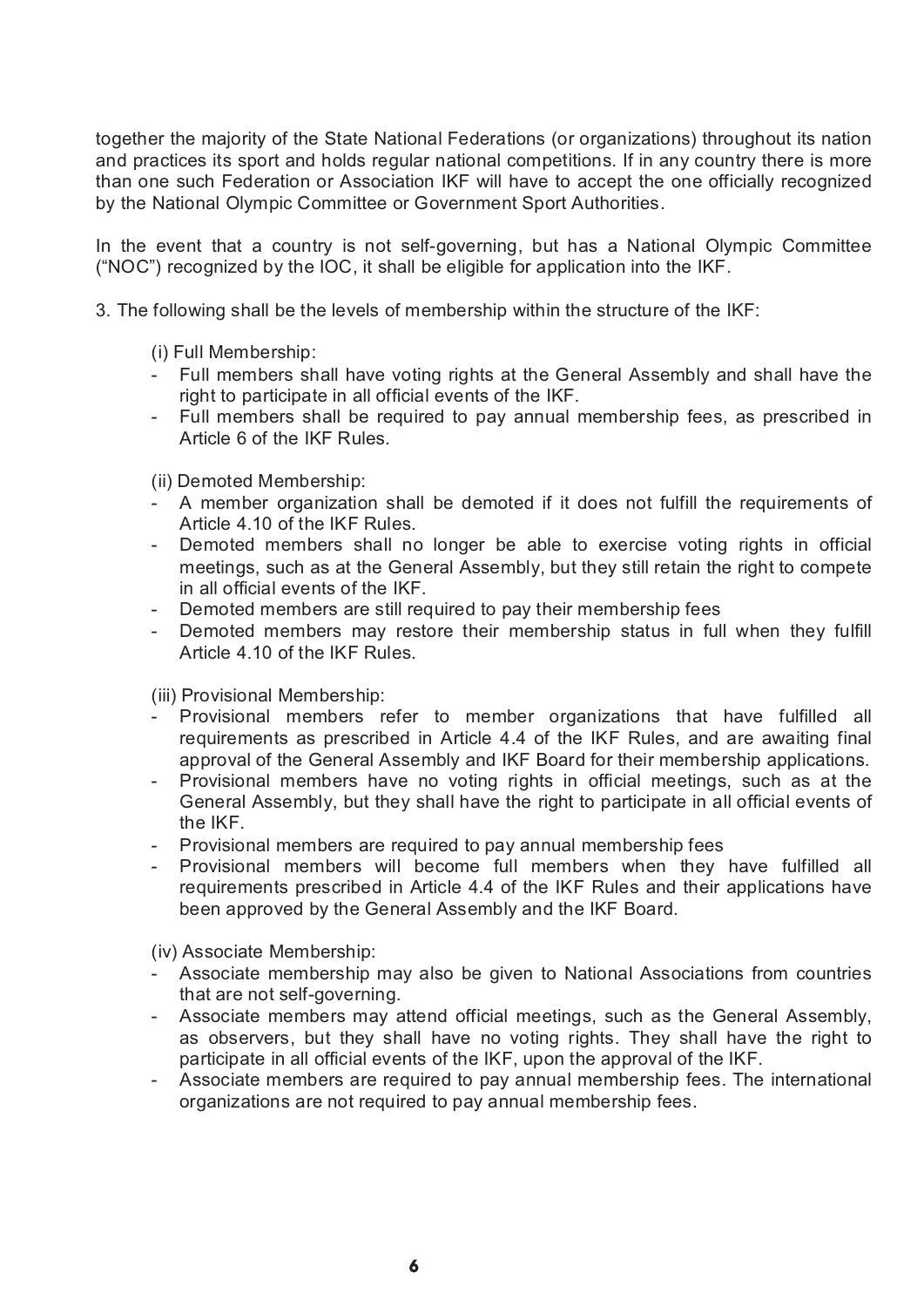v) Suspended Membership:

A member association shall be subject to suspension of its IKF membership if the Sanctions Committee, as prescribed in Article 21, concludes that the member organization had not fulfilled its financial and other outstanding obligations in Article 6 of the IKF Rules.

- Suspended members shall no longer be able to attend the meetings nor will they be able to participate in all events of the IKF.

- Suspended members are not required to pay annual membership fees.

- 4. The IKF shall approve only one association for each nation or each self-governing territory, on the condition that the pertinent IOC-accepted NOC or, in its absence, its highest national sports authority, has recognized the association.
- 5. In case more than one organization claims to represent a nation or self-governing territory, the dispute shall be resolved by the IKF with consideration of the opinions of the pertinent NOC.
- 6. All affiliated member National Associations shall constitute their respective statutes in strict conformity with the principles of the IKF Rules, so as not to contravene any provisions therein.
- 7. A member National Association shall neither be affiliated to any other international kungfu organization not recognized by the IKF, nor participate in any kungfu events organized by such an organization.
- 8. Any member National Association may withdraw its membership upon final approval of the IKF, provided that it has fulfilled its financial and other outstanding obligations to the IKF.
- 9. All member national associations are obliged to submit an annual report to the IKF on their kungfu activities in official forms developed by the IKF.
- 10. All member national associations are obliged to dispatch at least two competitors, ideally one male and one female, to the IKF World Championships.
- 11. The membership status of those who fail to take part in the IKF World Championships for two consecutive occasions without justifiable reasons, such as but not limited to, natural calamities, are set to be demoted at the General Assembly on the occasion of the second championships in which the member National Association has failed to participate.

Article 5:

Continental Federation

1. The member National Associations located in the same continent may form a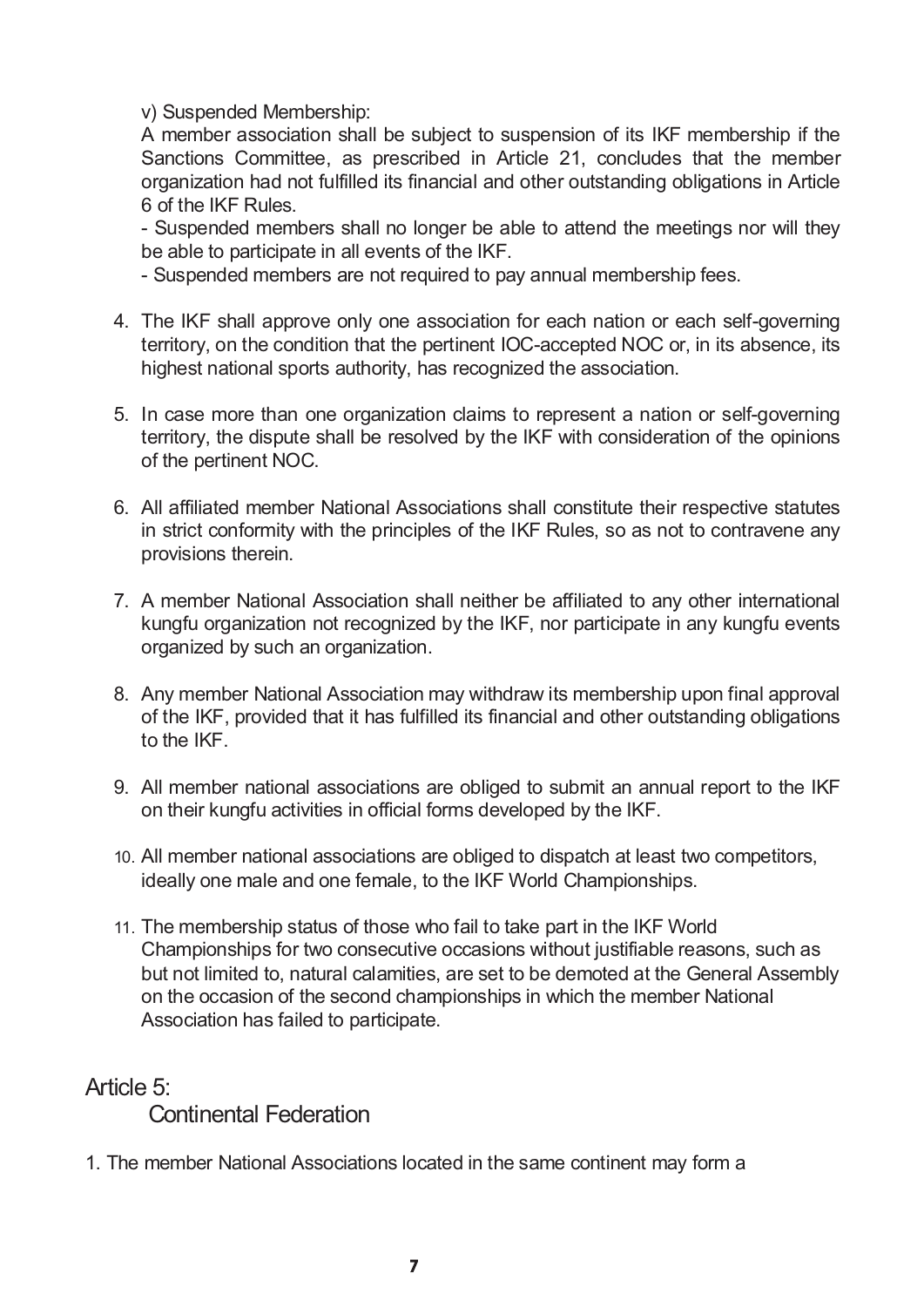continental federation with the prior approval of the IKF Board.

- 2. IKF only recognizes its five official continental federations as follows:
	- A. African Kungfu Federation AFKF;
	- B. Asian Kungfu Federation AKF;
	- C. European Kungfu Federation EKF;
	- D. Oceania Kungfu Federation OKF;
	- E. Pan American Kungfu Federation PAKF

3. The territorial boundaries for jurisdiction of a continental federation shall be fixed by the IKF Board and only member associations of the IKF may affiliate to a continental federation.

4. The constitution of a continental federation shall be enacted in strict conformity to the IKF Rules, and shall be subject to the final approval of the IKF Board.

5. Only members of the IKF member National Associations belonging to a continental federation shall be eligible for election as the president of the pertinent continental federation.

6. Continental federations shall conduct only the operations approved or entrusted to them by the IKF, and shall submit annual reports to the IKF in official forms developed by the IKF.

7. The dates and places of the Continental Kungfu Championships and other continental kungfu tournaments shall be subject to the approval of the IKF, and the results thereof shall be reported to the IKF.

## **Article 6: Membership Fee**

1. An applicant organization shall pay a fee of Euro 100 for admittance into the IKF. Member organizations of the IKF are required to pay annual membership fees by the end of each year.

2. Failure to pay membership fees may result in the suspension of membership, as prescribed in Article 4.3 of the IKF Rules. In the event that a member organization defers payment of its annual membership fee by more than six (6) months, the IKF Secretariat shall send a note of demand. In the event that the member nation defers payment by an additional six (6) months, its membership shall be referred to the Sanctions Committee of the IKF for further action.

Article 7:

**Finances** 

1. Finances of the IKF shall be appropriated by the following incomes.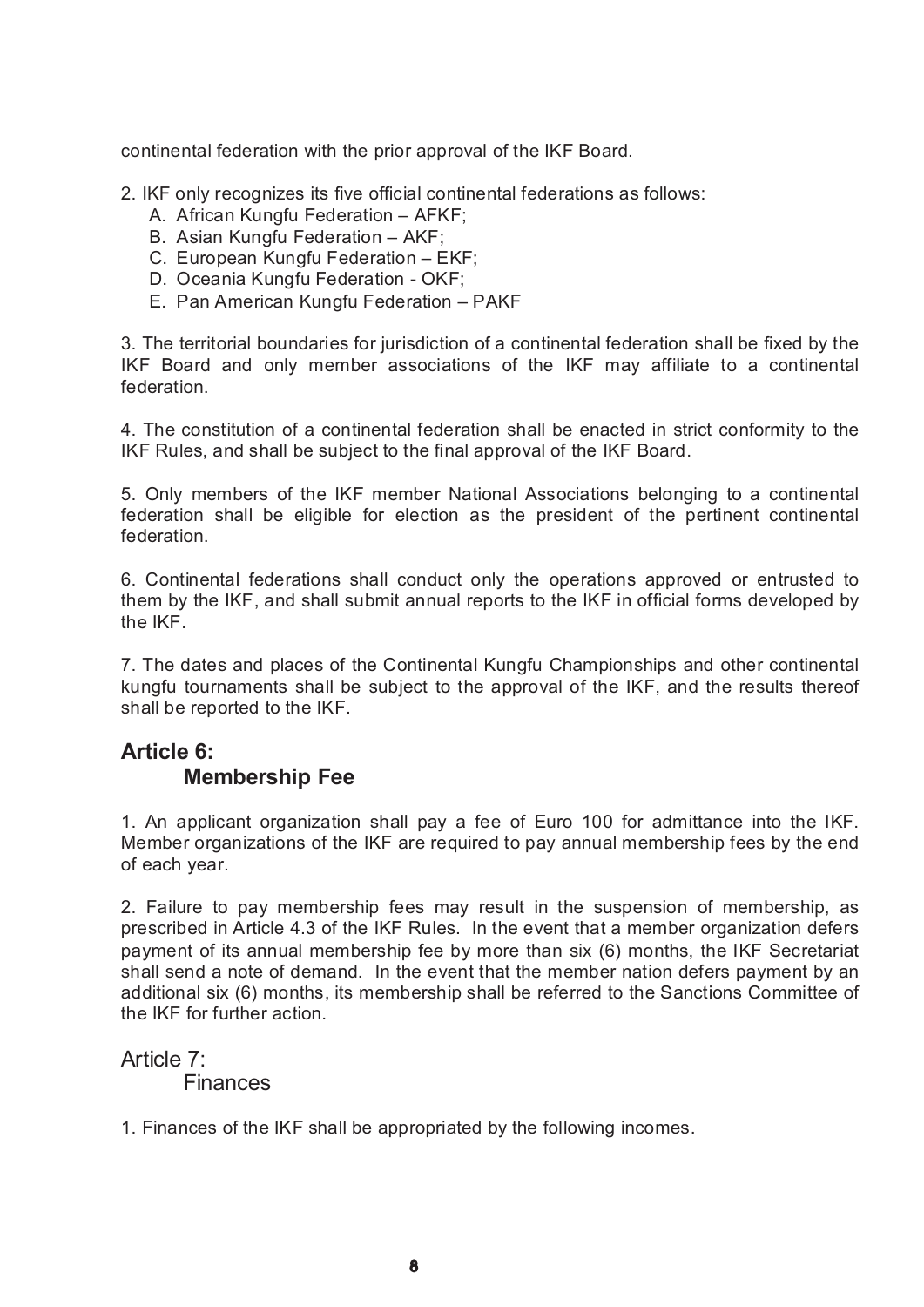- A. Membership fees
- B. Operations income
- C. Donations and subsidy
- D. Other incomes

2. The fiscal year shall commence on January 1 and end on December 31 of each year.

3. Any member National Association applying to host the IKF-promoted championships, i.e. World Kungfu Championships; shall submit a written application with prescribed terms and conditions proposing a specific amount of monetary contribution to IKF.

4. All media rights, including but not limited to, television rights, are the exclusive properties of IKF. IKF shall be allotted thirty percent (30%) of any fees for all media rights, advertisement income and royalties arranged by the Organizing Committee for using the IKF emblem in connection with all the IKF-promoted championships.

In case of arrangements by the IKF for the Organizing Committee, those fees shall be divided in equal parts between the IKF and the Organizing Committee.

5. The Organizing Committee shall first get the approval of the IKF before signing any marketing contract with private entities.

## **Article 8: General Assembly**

- 1. The General Assembly shall be held every year at the same locations where World Kungfu Championships are to be held.
- 2. The General Assembly shall decide on the following matters:
	- A. election of officials;
	- B. formulation and amendment of the IKF Rules;
	- C. approval of the financial budget and financial report;
	- D. approval of the operations reports and operations projects;
	- E. other matters of importance
- 3. Every member National Federation with voting rights shall have one vote at the General Assembly. The decisions of the IKF Board are final.
- 4. The minutes shall be distributed to each member no later than two (2) months after the General Assembly.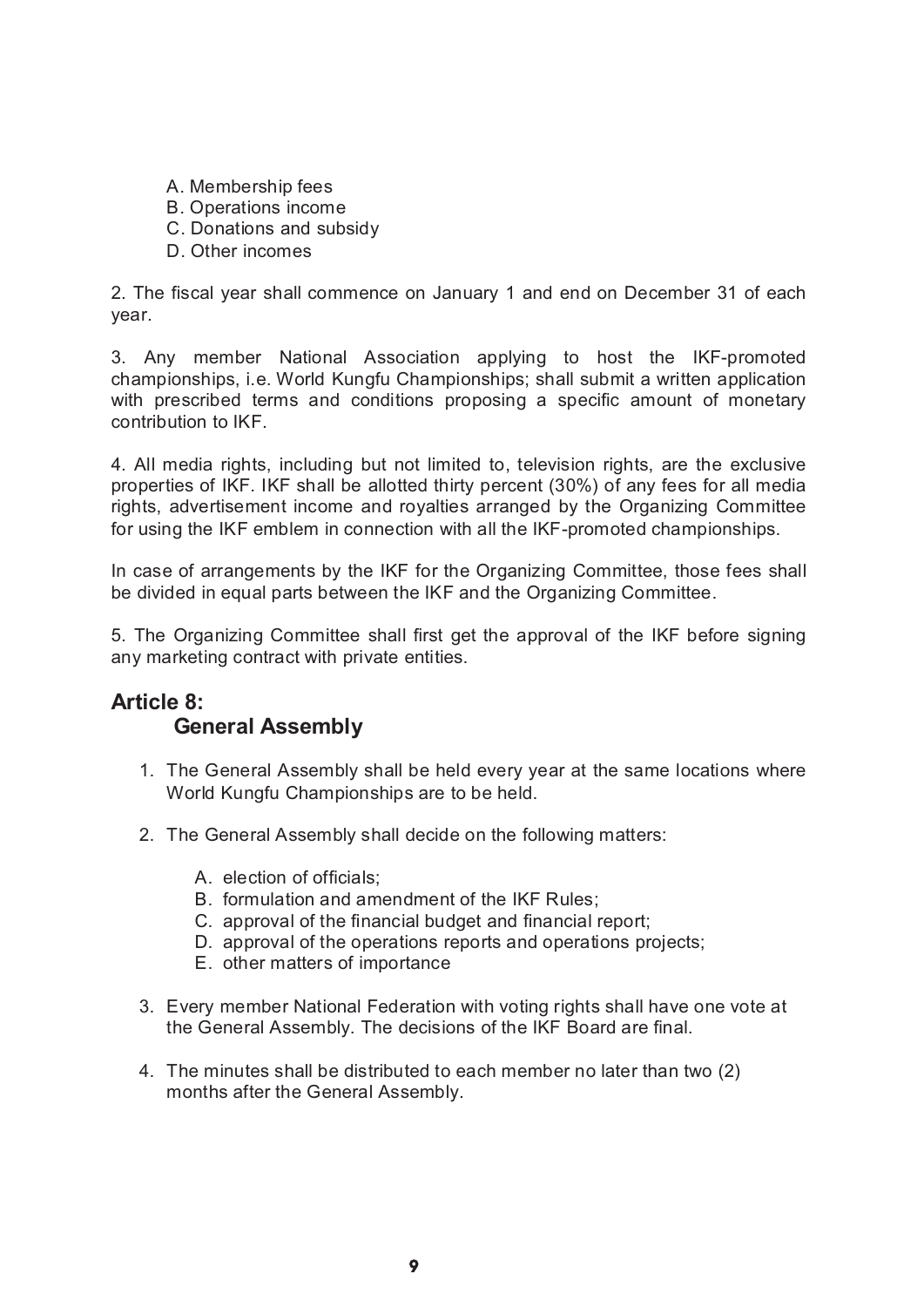## **Article 9: Extraordinary General Assembly**

- 1. An Extraordinary General Assembly shall be summoned whenever deemed necessary by the President of IKF.
- 2. The President shall summon the Extraordinary General Assembly with clear reasons for the summons.
- 3. The date, place and agenda of the Extraordinary General Assembly shall be designated by the President.
- 4. Matters that are not included in the written agenda of the meeting shall not be deliberated.

#### **Article 10. IKF Board**

- 1. IKF Board shall consist of the President, the vice presidents, the secretary general, the treasurer and the IKF Board members.
- 2. Any IKF Board member who fails to attend two consecutive meetings without providing proper reasons shall cease to be a board member.
- 3. IKF Board shall decide upon the following:
	- A. Planning and management of IKF organization and operations;
	- B. Financial budget and financial reports;
	- C. Formulations, amendments and repeal of the IKF Rules and the by-laws;
	- D. Matters referred to IKF Board from the General Assemby;
	- E. Other matters under its jurisdiction or responsibility, as prescribed in the IKF Rules.
- 4. IKF Board may refer matters under its jurisdiction or responsibility to the President.
- 5. IKF Board meeting shall be summoned by the President before or after the General Assembly. The President may convene an IKF Board meeting whenever it is deemed necessary.
- 6. With regard to matters that require urgent resolution of the IKF Board, the President may call for a resolution via voting by mail without convening a IKF Board meeting.
- 7. In the case of the IKF Board meeting, a majority of all Board members constitute a quorum for a meeting.
- 8. The IKF Board shall evaluate the progress and activities of the IKF Committees.
- 9. The IKF Board shall determine the number of members of particular committees based on its needs, and set up criteria for appointing chairmen and members of the Committees.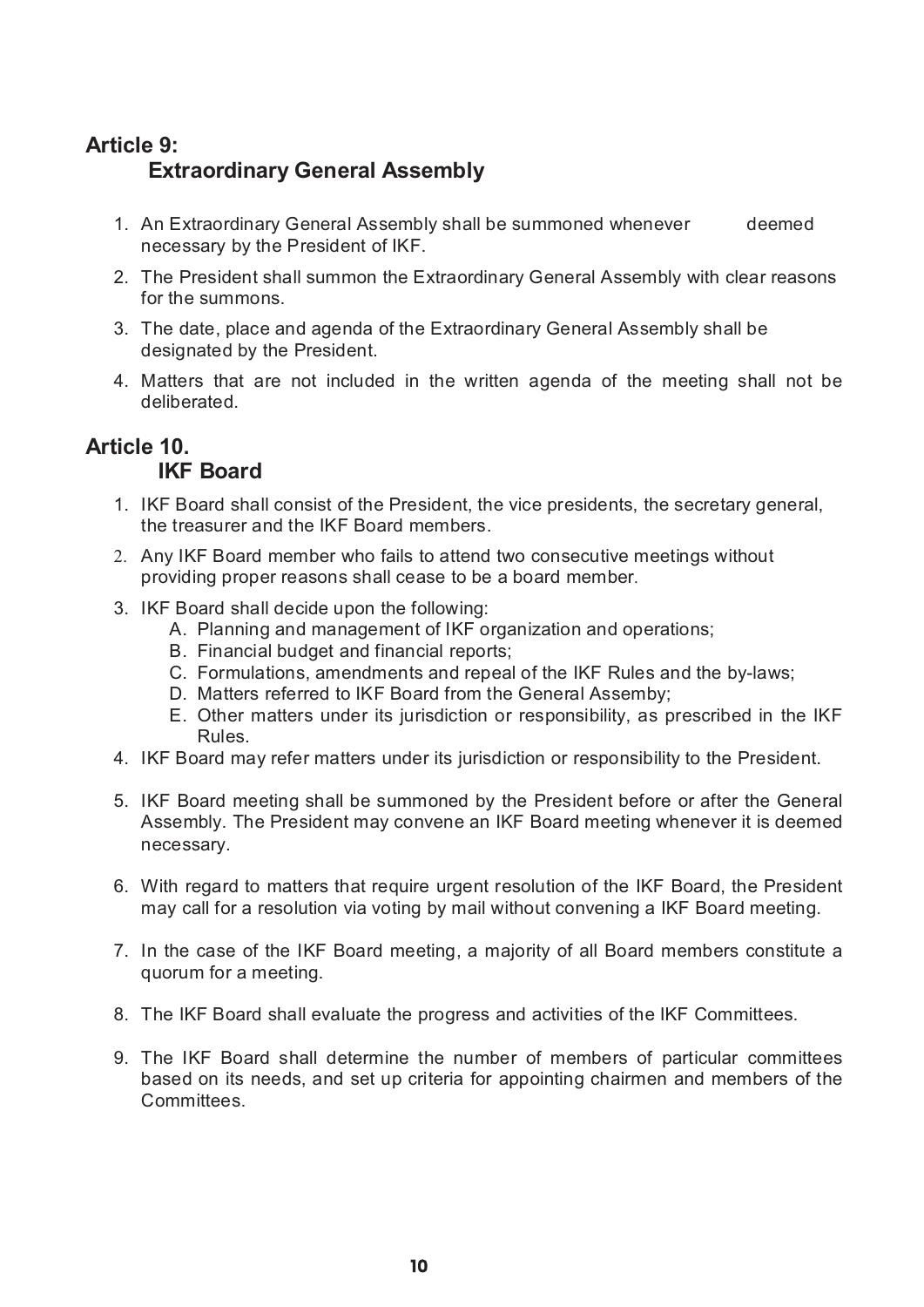## **Article 11: Officials**

- 1. The following officials shall be incepted at the IKF:
	- A. One President
	- B. Six Vice Presidents
	- C. One Secretary General
	- D. One Treasurer
	- E. Committees Chairmen and Deputy Chairmen
	- F. Continental federations' presidents and vice-presidents

2. The officials shall be elected as individuals and among the representatives of member organizations. Accordingly, in case a member resigns, the post shall not necessarily be filled by another individual of the same nationality. By-election for officials shall be held in the IKF Board Meeting.

3. The term of office of the officials is four years. All members of the IKF Board begin their terms of office at the end of the General Assembly which elected them. Their terms of office cease at the end of the General Assembly held during the year in which they expire. For the purposes of this Rule, a year means the period between two successive General Assemblies. The final decision of the General Assembly shall be implemented by the President of the IKF.

4. The presidents of the five continental kungfu federations representing the continents of Africa, Asia, Europe, Oceania and Pan America shall automatically be the official members of the IKF Board.

5. Officials are eligible for re-election.

6. The Secretary General and the Treasurer are set to be appointed by the President.

7. The President is empowered to appoint three Vice Presidents and seven IKF Board members, who include one male and one female athlete Board members who have retired from active competition within the last eight years.

During the appointment of the vice presidents and IKF Board members, the President shall take into consideration the equal distribution of gender and continental representation.

8. Only the executive board members of the member organizations can be nominated as candidates for the IKF officials, including the presidency with the recommendation of the pertinent National Associations. When the president of a continental federation and the IKF official elected from the member National Associations are willing to be elected as the President of the IKF, he or she must resign from his post before one (1) year.

The application documents for the candidature should arrive at the IKF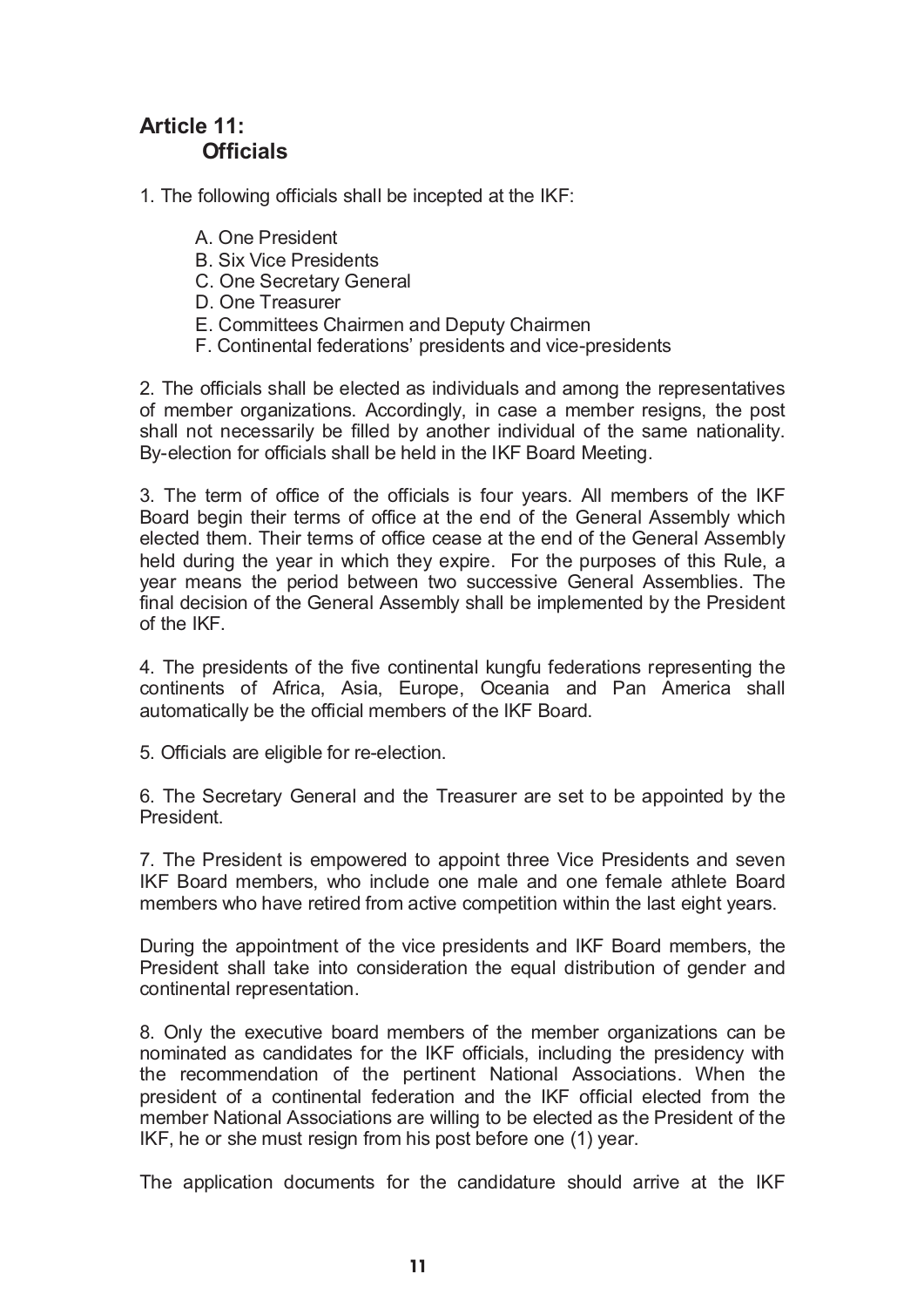9. After the deadline for the candidature application, the Election Committee of IKF, composing of five or less members, will be established by the President at the request of the Secretary General for screening of the qualifications of the candidates and management of the election procedures, in accordance with the IKF Rules. The final list of the candidatures for election, as screened by the Election Committee, shall be circulated to all member organization by no later than two months before the General Assembly.

10. Among the candidates on the final list, those found to have damaged the reputation and image of the IKF by conducting smear campaigns against other candidates through printed materials or malicious remarks shall face disciplinary actions, such as disqualification of their candidacies, pending the investigation and decision of the Election Committee.

## **Article 12: President**

1. The President is elected among the IKF members for a term of four years. When the president of a continental federation and the IKF Official elected from the member National Associations are willing to be elected as the President of the IKF, he or she must resign from his post before one (1) year. A simple majority is required for election of the IKF President. Election procedure, national members' votes and result shall be displayed at the IKF website.

- 2. The Duties of the President are:
	- A. To lead and represent IKF.
	- B. To concurrently lead the General Assembly and IKF Board as its chairman, and shall preside over the meetings and other activities.
	- C. To designate official duties to the vice presidents on an ad-hoc basis for the betterment of the development of the sport of kungfu and the operations of the IKF.
	- D. To appoint a 1<sup>st</sup> Vice President from among the six vice presidents.
	- E. To appoint the chairmen and members of the committees

## **Article 13: Vice Presidents**

- 1. The Duties of the Vice Presidents are:
	- A. To assist the President. In the event that the President is unable to accomplish his or her duties with less than one year remaining in his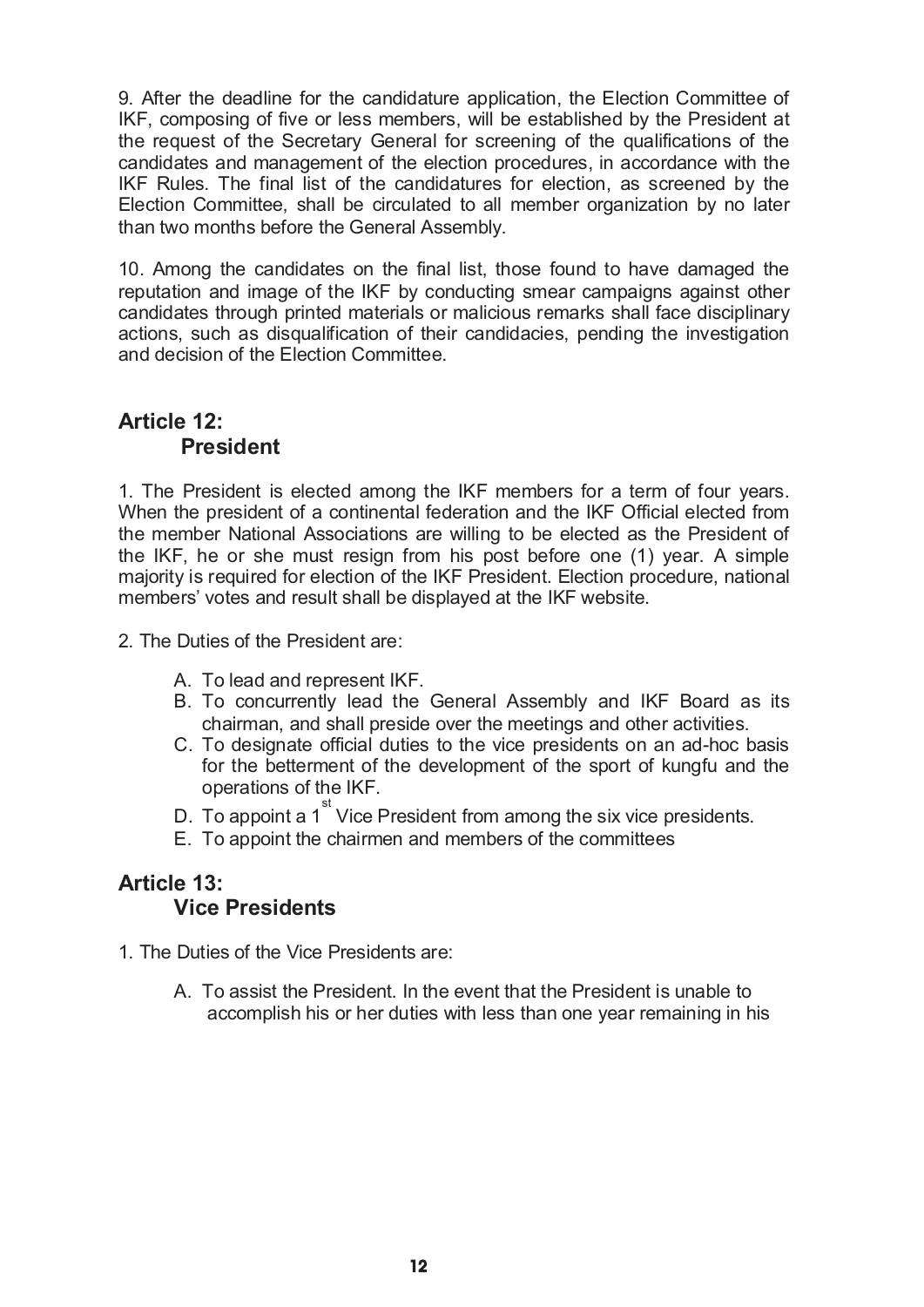or her duties with less than one year remaining in his or her term of office, one of the vice presidents who have priority in accordance with the order as prescribed below shall assume the President's duties:

The order of priority to assume the President's duties:

- 1) 1<sup>st</sup> Vice President
- 2) Election by the IKF Board
- B. To concurrently be included in the IKF Board as the vice chairmen.

C. To preside over the ad-hoc duties designated by the President and submit a report thereafter.

## **Article 14: Secretary General**

- 1. The Secretary General shall:
	- A. Plan, perform and manage the secretarial affairs regarding the organization and operations of the IKF and other general affairs related to the IKF Secretariat.
	- B. Submit a report to the IKF Board and the General Assembly on the activities of the Secretariat.
	- C. Together with or with the approval of the President, as the case may be, negotiate and sign all contracts between the IKF and other organizations or companies.
	- D. Represent the IKF at all negotiations concluded on its behalf.

## **Article 15: IKF Board Members, Treasurer and Auditors**

1. The IKF Board members shall attend the IKF Board meeting and General Assembly, and observe their responsibilities as prescribed in Article 10 of the IKF Rules.

2. The Treasurer shall prepare the annual budget and balance sheet to be presented to the IKF Board and the General Assembly.

3. The duties of the Auditors: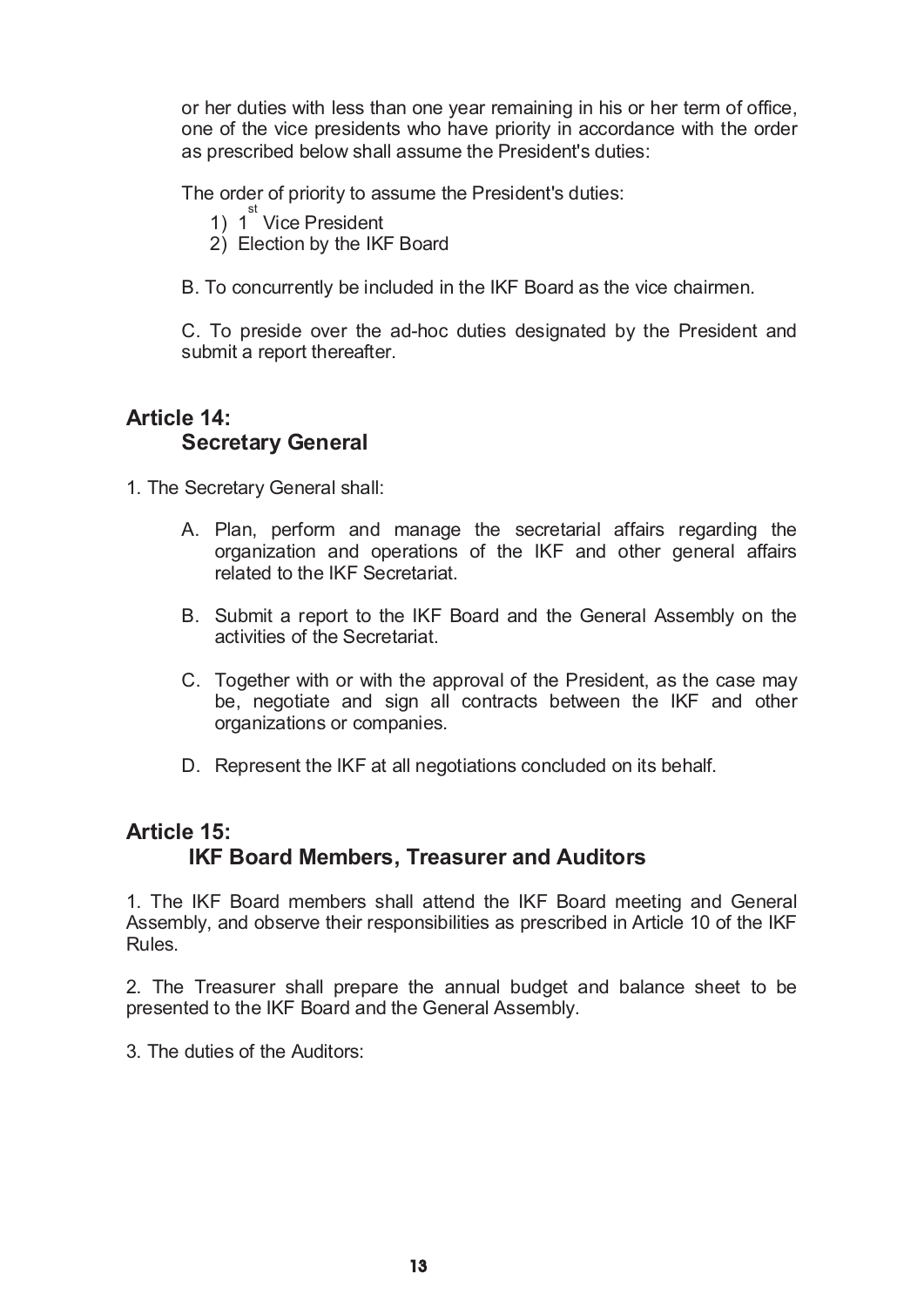the IKF Board meeting, when necessary.

## **Article 16: IKF Advisors**

1. The President may appoint advisors or special assistants, as the case may be, to seek advice on matters of importance.

## **Article 17: IKF Committees**

1. The IKF Board shall constitute the following standing committees as auxiliary apparatuses:

A. Technical Committee

1) The task of this committee is to formulate revisions to the IKF Competition Rules and review the organization and management of kungfu competitions. The committee shall analyze various issues in the effective management of international referees and study the improvement of techniques related to kungfu competitions.

2) The chairman of the Technical Committee, when needed, shall attend the IKF Board meeting.

3) The chairman of the Technical Committee may draft the amendments to the IKF Competition Rules for deliberation at the IKF Board meeting, in accordance with the instructions of the expert.

4) The chairman of the Technical Committee should prepare an annual working plan and put it into practice upon the approval of the Secretary General or President.

5) The Technical Committee shall compose of one chairman and four vice chairmen for a two-year term, as recommended by the President and approved by the IKF Board.

6) The Technical Committee shall be divided into five subcommittees:

- (i) Light Sanda Committee
- (ii) Full Sanda Committee
- (iii) Taolu Committee
- (iv) Taichi Committee
- (v) Tuesho Committee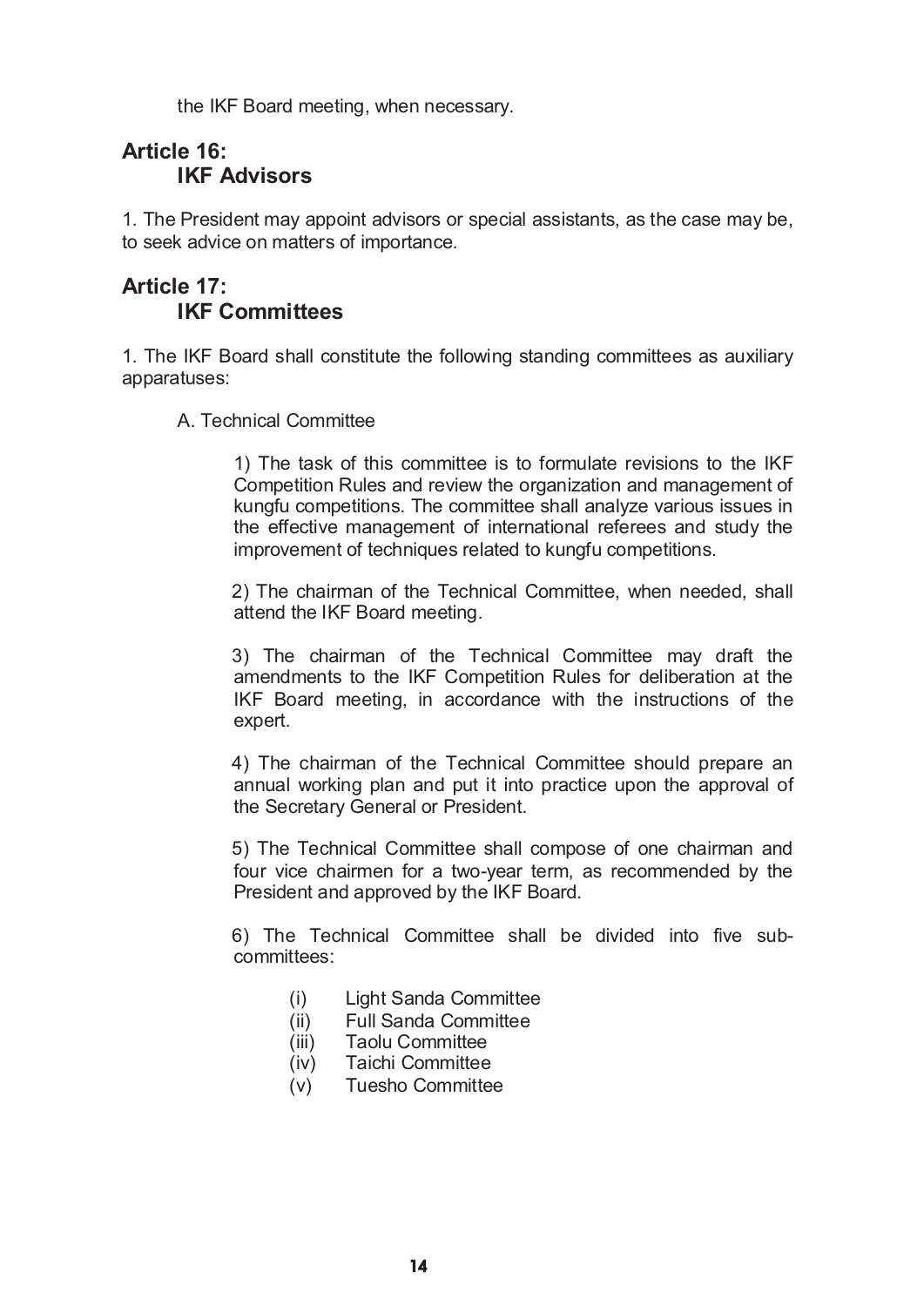7. The by-laws of the Technical Committee shall be provided separately from the IKF Rules.

#### B. Medical / Anti-Doping Committee

Medical / Anti-Doping Committee is tasked with studying medical affairs related to kungfu competitions and setting up necessary guidelines, and studying the most up-to-date Anti-Doping Code and best practices of the WADA.

#### C. Public Relations Committee

The Public Relations Committee is tasked with publicizing the activities of the IKF.

#### D. Finance Committee

The Finance Committee is tasked with reviewing financial affairs of the IKF and seeking ways to secure enough resources for various projects.

#### E. Women's Committee

The Women's Committee is tasked with studying and reviewing various problems to kungfu competitions for women.

#### F. Collegiate Committee

The Collegiate Committee is tasked with studying various affairs relating to college kungfu competitions, such as the University Games.

#### G. TV Committee

The TV Committee is tasked with conducting TV right sales and enhancement of the IKF brand through TV exposure.

#### H. Marketing Committee

The Marketing Committee is tasked with conducting marketing activities through advertisements and sponsorship contracts while studying ways to diversify the sources of revenue.

#### I.Athletes Committee

The Athletes Committee is tasked with studying requirements for the athletes' safety, participation in competitions and technical enhancement.

#### J. Paralympic Committee

The Paralympic Committee is tasked with studying the benefits of kungfu for rehabilitation of person(s) with a disability, and promotion of kungfu as a program of the Paralympic Committee.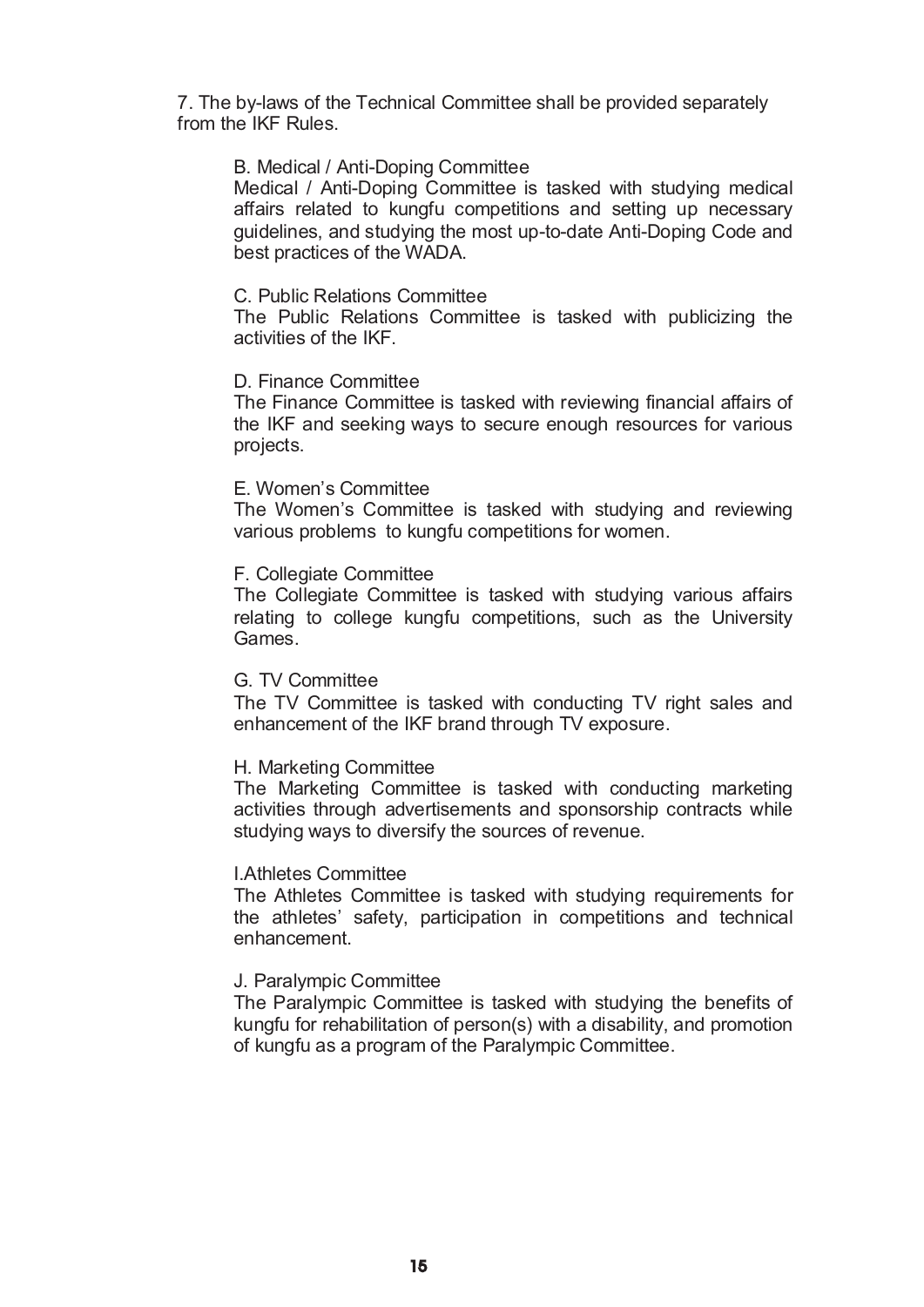committees. The chairmen of the respective meetings have the deciding vote in case of a tie.

4. The chairmen of the committees are obliged to attend the IKF World Championships. The leadership status of those who fail to take part in the IKF World Championships without justifiable reasons may be demoted by the IKF Board or the President.

5. The IKF Board or the President may entrust each committee with execution of the matters under its jurisdiction and/or responsibility.

## **Article 18: Amendment to the IKF Rules**

1. The amendment of the IKF Rules shall be proposed with the resolution of the IKF Board or by the approval of more than one-third (1/3) of the total number of member nations with voting rights. The proposed amendment shall be accomplished by a two-third (2/3) majority vote.

## **Article 19: President's Emergency Measures**

1. In case disputes occur over matters not specified in the IKF Rules, or matters that require urgent solution, the President may take emergency measures.

## **Article 20: Formulation, Amendment and Repeal of the Rules**

1. The IKF Board shall formulate drafts, amendments, or repeal of the necessary rules or regulations. The approval of the General Assembly shall be required for the formulation of the congressional proceedings, Competition Rules, and Regulations on organization of championships.

## **Article 21: Property Rights of the IKF**

1. The IKF-promoted competitions and events are the exclusive property of the IKF, which owns all rights and data relating thereto, in particular, and without limitation, all rights relating to their organization, exploitation, broadcasting, recording, representation, reproduction, access and dissemination in any form and by any means or mechanism whatsoever, whether now existing or developed in the future.

IKF shall determine the conditions of access to and the conditions of any use of data relating to the IKF-promoted competitions and events.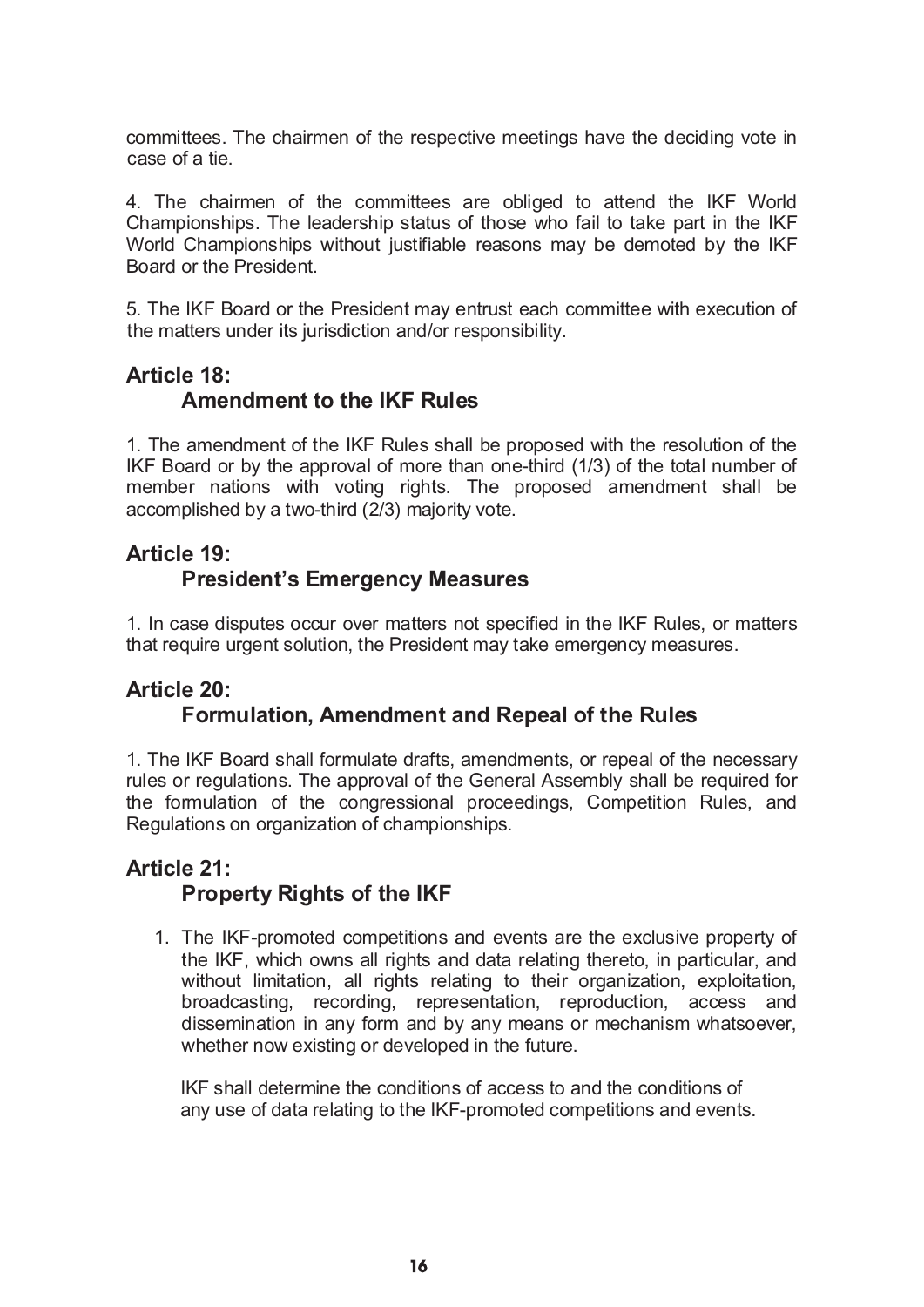## **Article 22: Sanction**

In the case of any violation of the IKF Rules; the IKF Competition Rules; any other regulations, including anti-doping codes; or any involvement in a smear campaign of any kind against the IKF or its members; as the case may be, the measures of sanctions which may be taken by the Sanctions Committee, the Election Committee, the Doping Panel or any relevant organ of the IKF are:

- 1. Disciplinary actions:
	- A. Warning;
	- B. Rebuke;
	- C. Punishment with a fine;
	- D. Suspension of membership;
	- E. Expulsion;
	- F. Any other sanctions deemed appropriate, such as, but not limited to, disqualification of officials, coaches and international referees, etc.

2. The Sanctions Committee of the IKF shall consist of no more than five IKF Board members to be designated by the President, with the exception of sanctions against the IKF Secretariat staff, whereby a Sanctions Committee may be constituted by the officials of higher rank than the offending individual(s).

3.The Sanctions Committee of the IKF, unless specified otherwise, shall be empowered to impose any or all of the disciplinary actions, exclusively or concurrently, as follows:

(i) With regard to IKF Board members:

a) Suspension, for a specific period, pronounced by the Sanctions Committee. The suspension may be extended to all or part of the rights, prerogatives and functions deriving from the membership of the person concerned;

(ii) With regard to continental federations and member National Associations:

b) Suspension by the Sanctions Committee, subject to the review of each case; taking into consideration the consequences for the member nation or continent and its athletes;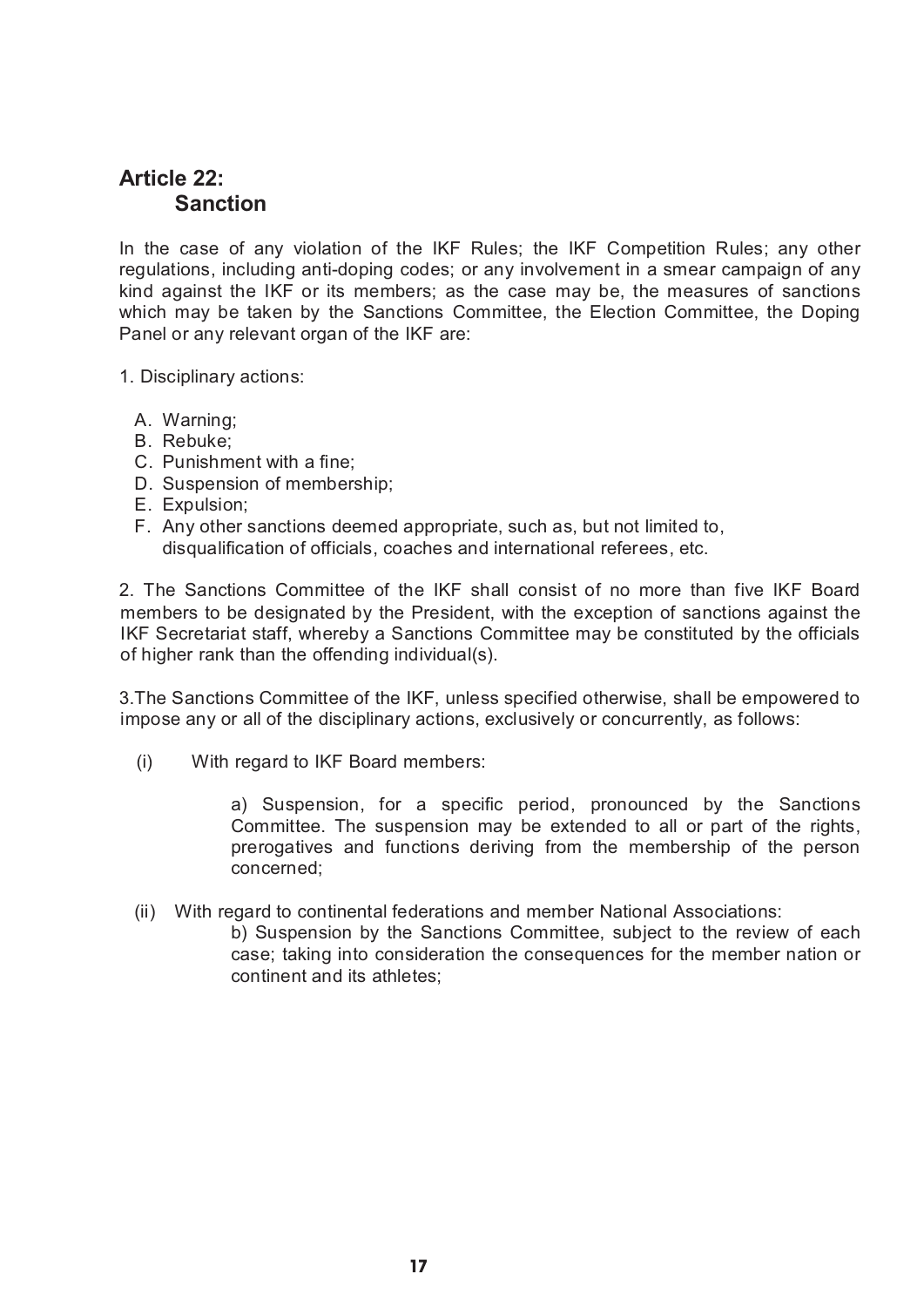b) Suspension by the Sanctions Committee, subject to the review of each case; taking into consideration the consequences for the member nation or continent and its athletes;

- (iii) With regard to individual competitors and teams:
	- a) Temporary or permanent ineligibility or exclusion from the Olympic Games, IKF-promoted and sanctioned competitions and events, etc;
	- b) In the case of doping offences, the athlete shall be deprived of, and shall return wherever appropriate, the medals, rankings, and any other awards obtained in relation to the relevant infringement of the pertinent rules or anti-doping codes, upon the decision of the Doping Hearing Panel.

(iv) With regard to officials, coaches, managers, and other members of any delegation and referees and members of the Technical Committee and its subsidiaries:

> a) Temporary or permanent ineligibility or exclusion from officiating or being involved at the Olympic Games, IKF-promoted and sanctioned competitions and events, etc;

(v) With regard to the Secretariat and other members of the IKF organizational structure, upon the decision of the Sanctions Committee.

- a) Reprimand;
- b) Pay cut for a specific or indefinite period
- c) Sanctions Committee;
- d) Suspension;
- e) Dismissal from the IKF

4. Any member that has been referred to the Sanctions Committee may make a verbal or written statement in defense.

## **Article 23: IKF Secretariat**

- 1. The IKF shall install the Secretariat at the location of the IKF Headquarters for the execution of the secretarial affairs and duties of the President and the Secretary General.
- 2. Personnel may be employed at the Secretariat, regardless of race, religion, nationality, creed, etc., as deemed fit by the President and the Secretary General.
- 3. Personnel working at the Secretariat shall be appointed, and dismissed, by the President at the recommendation of the Secretary General. The President may also entrust the Secretary General with the power to appoint and dismiss personnel.